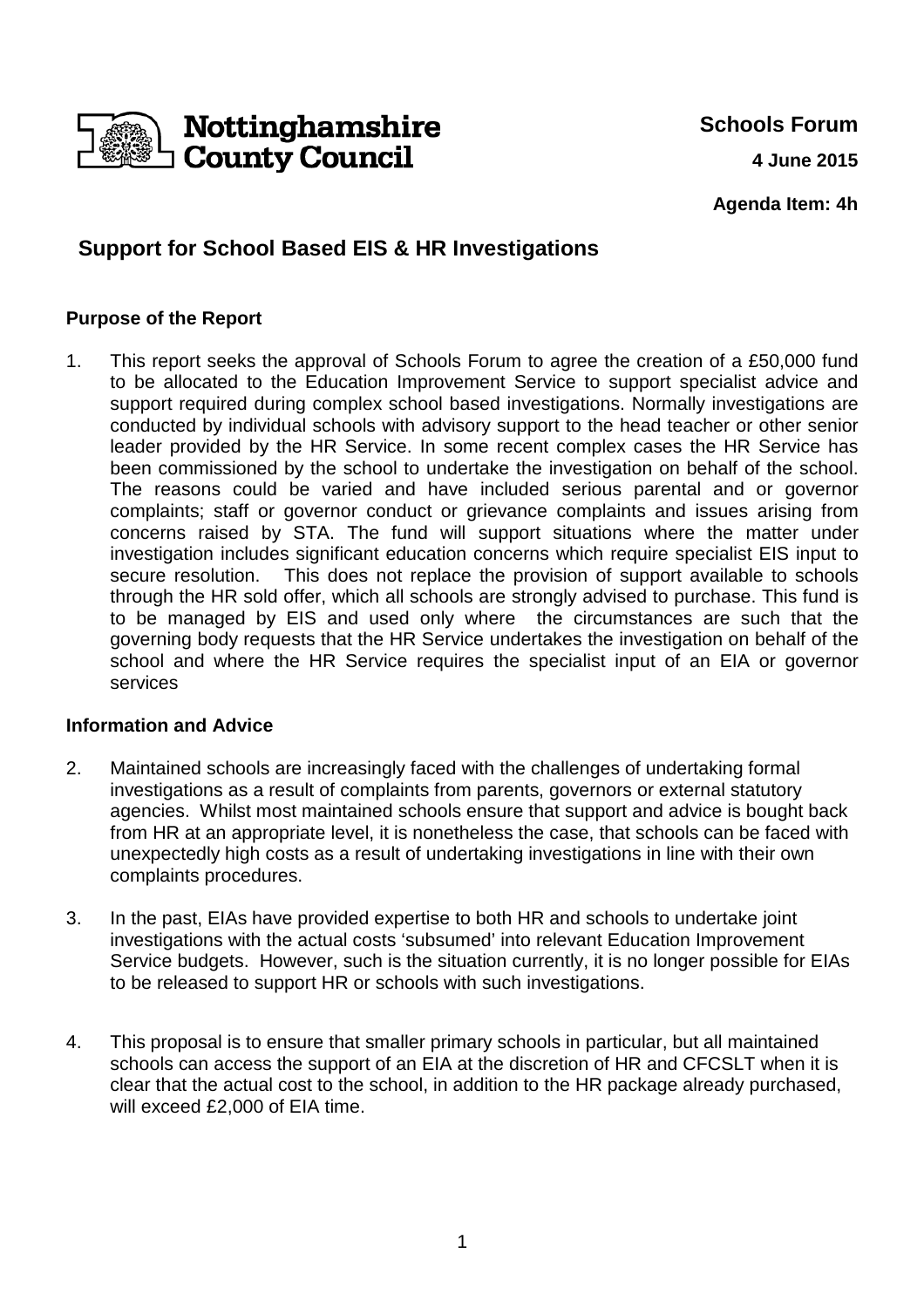## **Proposed qualification criteria for receiving funding**

- 5. Schools are advised to ensure that they have purchased the advice and support package from HR at the appropriate level. This fund will be monitored by Schools Forum, through the Education Improvement Service. Access to the fund will be prioritised to those schools who purchase the county council's HR advice and support package and it is important to note that the fund does not replace the consultancy available through the HR service which covers a broader range of employment investigations. EIS will make use of this fund, under the following circumstances:
	- HR requests the expertise of an EIA during an investigations about the headteacher, chair of governors, or other senior staff member
	- HR requests the expertise of EIA during an investigation that has resulted from allegations of maladministration by the Standards Testing Agency or other external body
	- HR requests the expertise of an EIA to address a serious complaint from a parent or carer
	- It is the view of senior officers that such are the concerns raised by the compliant and or incident that immediate investigation is required to support the Governing Body to fulfil its statutory duties.
- 6. During 2014-2015, headteachers and chairs of governors have faced increased challenge as a result of complaints from parents, members of staff, or maladministration of statutory tests. Total number of HR investigations carried out during this period is 17 of which EIS has supported 5.
- 7. The following grid summarises anonymised examples of some schools that during 2014- 2015 incurred significant and additional costs as a result of an EIA having to support an investigations. It should be noted that these case studies do not include additional HR costs which schools will continue to incur as a result of an investigation.

| <b>Case Study 1</b>         |                                                       |
|-----------------------------|-------------------------------------------------------|
| Nature of Allegation        | Complex complaints from ex-governors against Chair of |
|                             | Governors and decisions made by the Governing Body    |
| The level of package,       | Enhanced                                              |
| school buys into            |                                                       |
| Cost of EIS support         | £3724                                                 |
| required for the            |                                                       |
| investigation               |                                                       |
| <b>Case Study 2</b>         |                                                       |
| <b>Nature of Allegation</b> | Attendance and conduct issues in relation to 4 staff  |
|                             | members                                               |
| The level of package,       | Enhanced                                              |
| school buys into            |                                                       |
| Cost of EIS support         | £10,000                                               |
| required for the            |                                                       |
| investigation               |                                                       |